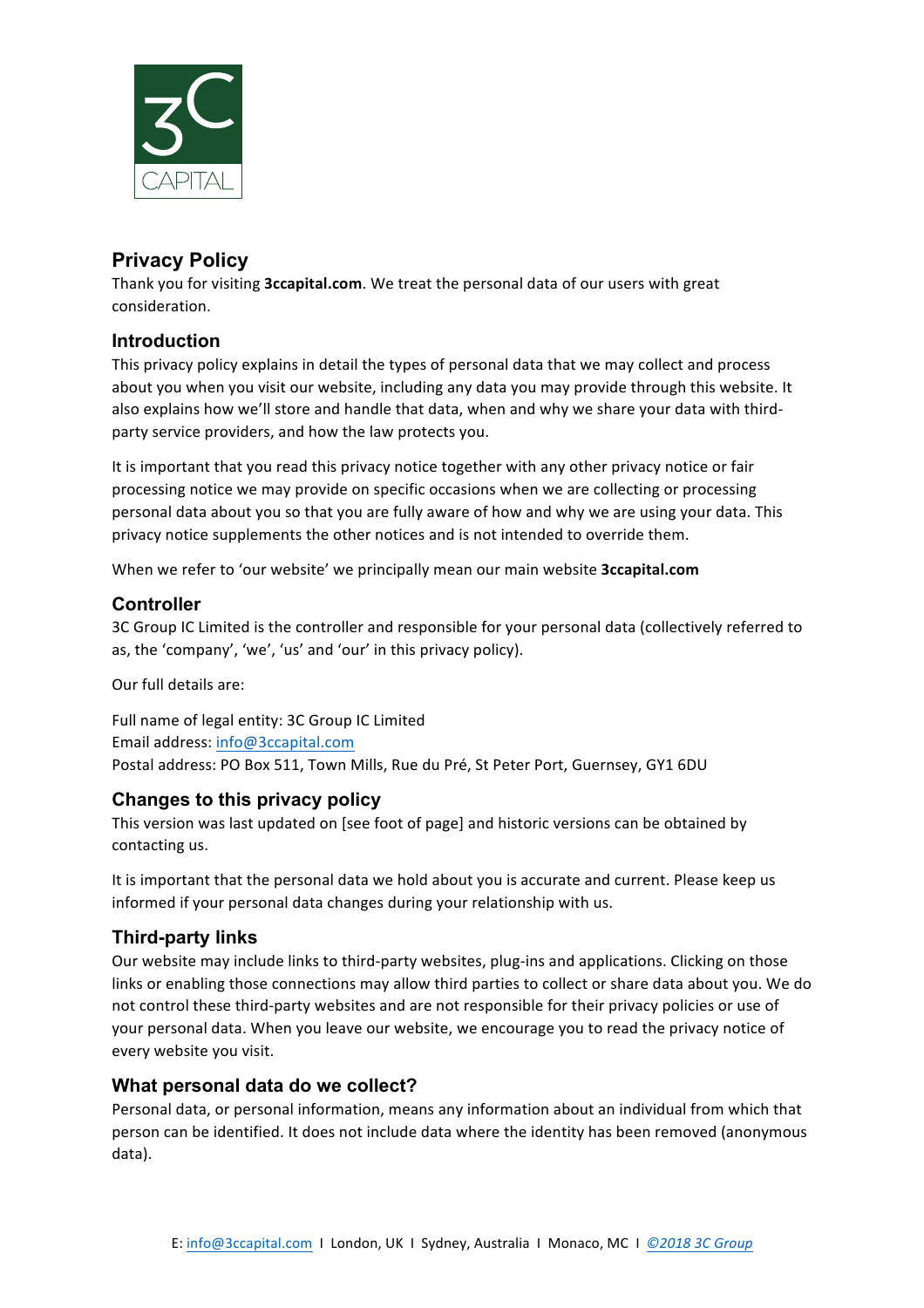

When you visit our website, we may collect, use, store and transfer different kinds of personal data about you which we have grouped together as follows:

- Identity Data includes [first name, last name].
- Contact Data includes [email address and telephone numbers].
- Technical Data includes [internet protocol (IP) address, your login data, browser type and version, time zone setting and location, browser plug-in types and versions, operating system and platform and other technology on the devices you use to access this website].
- Usage Data includes [information about how you use our website, products and services].

We also collect, use and share Aggregated Data such as statistical or demographic data for any purpose. Aggregated Data may be derived from your personal data but is not considered personal data in law as this data does not directly or indirectly reveal your identity. For example, we may aggregate your Usage Data to calculate the percentage of users accessing a specific website feature. However, if we combine or connect Aggregated Data with your personal data so that it can directly or indirectly identify you, we treat the combined data as personal data which will be used in accordance with this privacy policy.

We do not collect any Special Categories of Personal Data about you (this includes details about your race or ethnicity, religious or philosophical beliefs, sex life, sexual orientation, political opinions, trade union membership, information about your health and genetic and biometric data). Nor do we collect any data about criminal convictions and offences.

### **If you fail to provide personal data**

Where we need to collect personal data by law, or under the terms of a contract we have with you and you fail to provide that data when requested, we may not be able to perform the contract we have or are trying to enter into with you (for example, to provide you with goods or services). In this case, we may have to cancel a product or service you have with us but we will notify you if this is the case at the time.

#### **When do we collect your personal data?**

We collect personal data when you:

• Contact us with an enquiry or comment via email or telephone.

#### **How we use your personal data**

We will only use your personal data when the law allows us to. Most commonly, we will use your personal data in the following circumstances:

- Where we need to perform the contract we are about to enter into or have entered into with you.
- Where it is necessary for our legitimate interests (or those of a third party) and your interests and fundamental rights do not override those interests.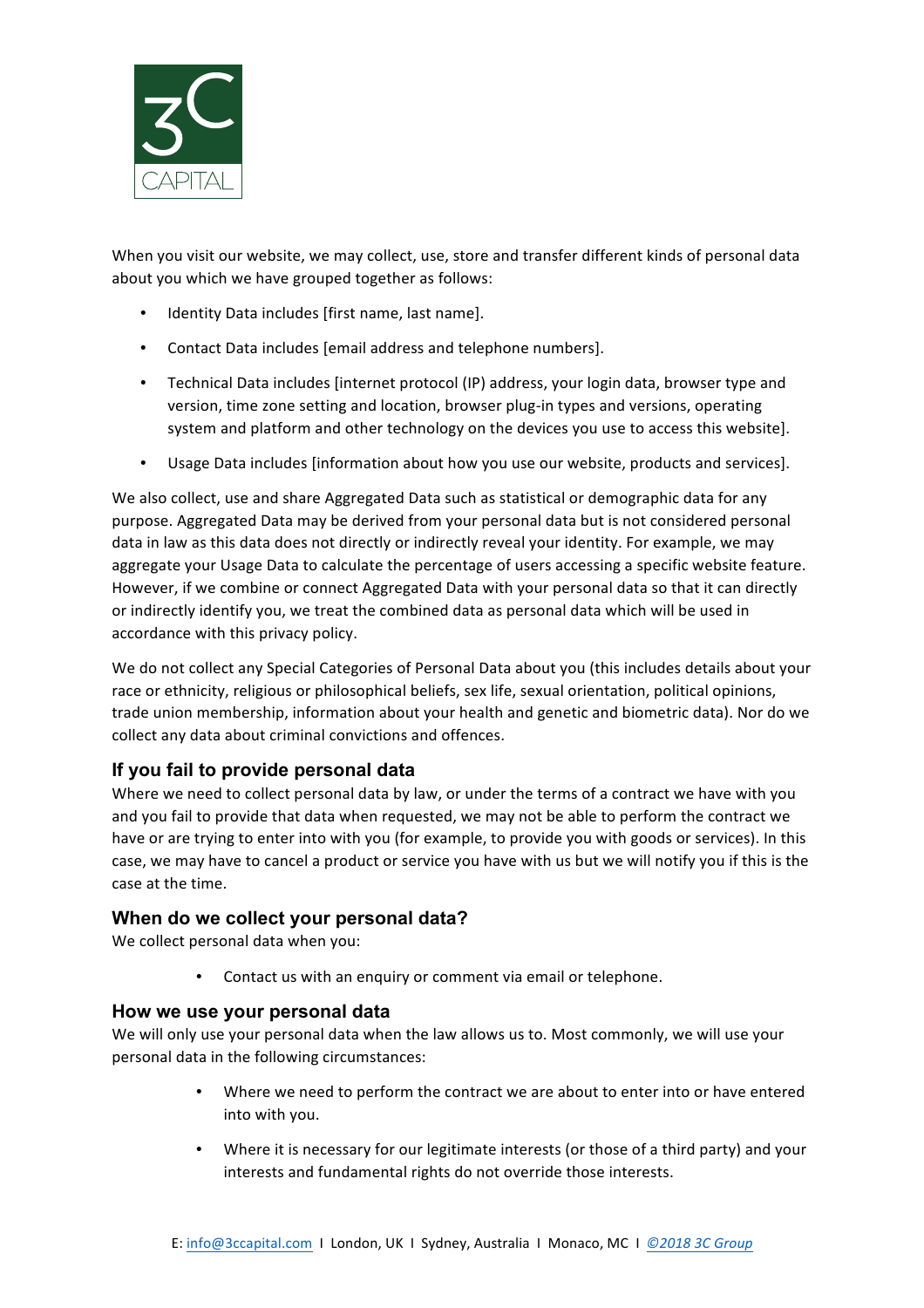

• Where we need to comply with a legal or regulatory obligation.

Generally we do not rely on consent as a legal basis for processing your personal data. Where we rely on consent, you have the right to withdraw consent to marketing at any time by contacting us.

The following list provides general detail about the types of data we process, why we process it, and the lawful basis upon which we do so:

#### To administer and protect our business and this website (including troubleshooting, data analysis, **testing, system maintenance, support, reporting and hosting of data)**

- Types of data: a) Identity, b) Contact, c) Technical
- Lawful basis: a) Necessary for our legitimate interests (for running our business, provision of administration and IT services, network security, to prevent fraud and in the context of a business reorganisation or group restructuring exercise), b) Necessary to comply with a legal obligation

#### To use data analytics to improve our website, products/services, marketing, customer **relationships and experiences**

- Types of data: a) Technical, b) Usage
- Lawful basis: Necessary for our legitimate interests (to define types of customers for our products and services, to keep our website updated and relevant, to develop our business and to inform our marketing strategy)

# **Third-party marketing**

We will not disclose, rent, sell, share or otherwise transfer your personal data with third parties for marketing purposes.

# **Change of purpose**

We will only use your personal data for the purposes for which we collected it, unless we reasonably consider that we need to use it for another reason and that reason is compatible with the original purpose. If you wish to get an explanation as to how the processing for the new purpose is compatible with the original purpose, please contact us.

If we need to use your personal data for an unrelated purpose, we will notify you and we will explain the legal basis upon which we do so.

Please note that we may process your personal data without your knowledge or consent, in compliance with the above rules, where this is required or permitted by law.

### **How we protect your personal data**

Your personal data is stored securely on databases and servers. These databases and servers are maintained either by us or by our third-party service providers.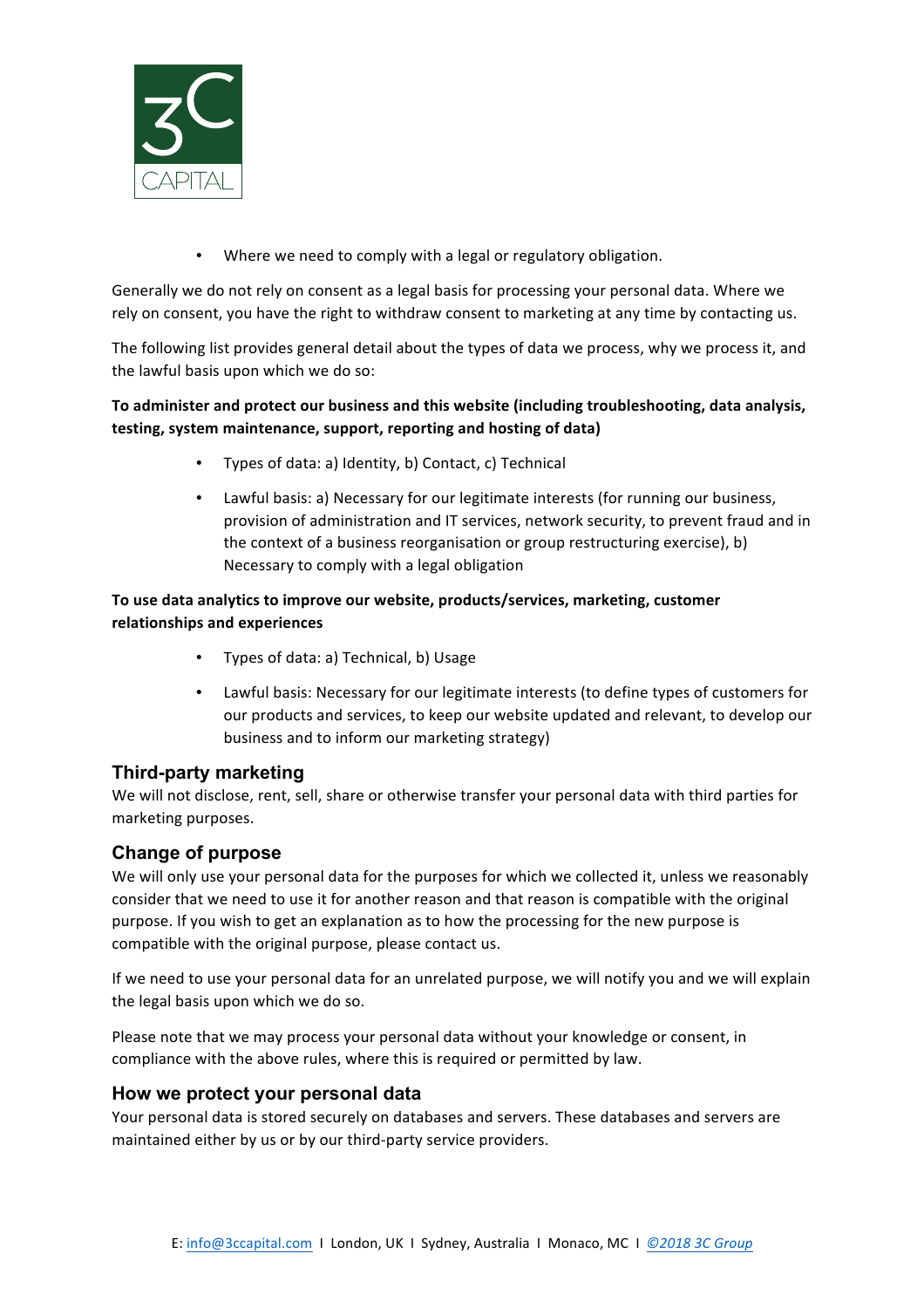

We maintain administrative, technical and physical safeguards to protect against unauthorised access, use, modification and disclosure of any personal data in our custody and control. Internal access to personal data is restricted to specific employees.

We have put in place procedures to deal with any suspected personal data breach and will notify you and any applicable regulator of a breach where we are legally required to do so.

### **Who do we share your personal data with?**

We may transfer your personal data to trusted third-party service providers, after we collect this data from you. All of our service providers are required to maintain the confidentiality and security of your personal data and to use it only in compliance with data privacy laws and for specified purposes in compliance with our instructions. Each service provider is also responsible for their use of your personal data, according to rules they set in their own privacy policies.

We use other tools and software to help deliver functionality on our website. The companies that provide these services may also process your personal data – even if that is limited to technical data such as IP address or device id. They include:

• Google

#### **Data retention**

We will only retain your personal data for as long as necessary to fulfil the purposes we collected it for, including for the purposes of satisfying any legal, accounting, or reporting requirements.

To determine the appropriate retention period for personal data, we consider the amount, nature, and sensitivity of the personal data, the potential risk of harm from unauthorised use or disclosure of your personal data, the purposes for which we process your personal data and whether we can achieve those purposes through other means, and the applicable legal requirements.

### **Your legal rights**

You have the right to:

- Request access to your personal data (commonly known as a "data subject access request"). This enables you to receive a copy of the personal data we hold about you and to check that we are lawfully processing it.
- Request correction of the personal data that we hold about you. This enables you to have any incomplete or inaccurate data we hold about you corrected, though we may need to verify the accuracy of the new data you provide to us.
- Request erasure of your personal data. This enables you to ask us to delete or remove personal data where there is no good reason for us continuing to process it. You also have the right to ask us to delete or remove your personal data where you have successfully exercised your right to object to processing (see below), where we may have processed your information unlawfully or where we are required to erase your personal data to comply with local law. Note, however, that we may not always be able to comply with your request of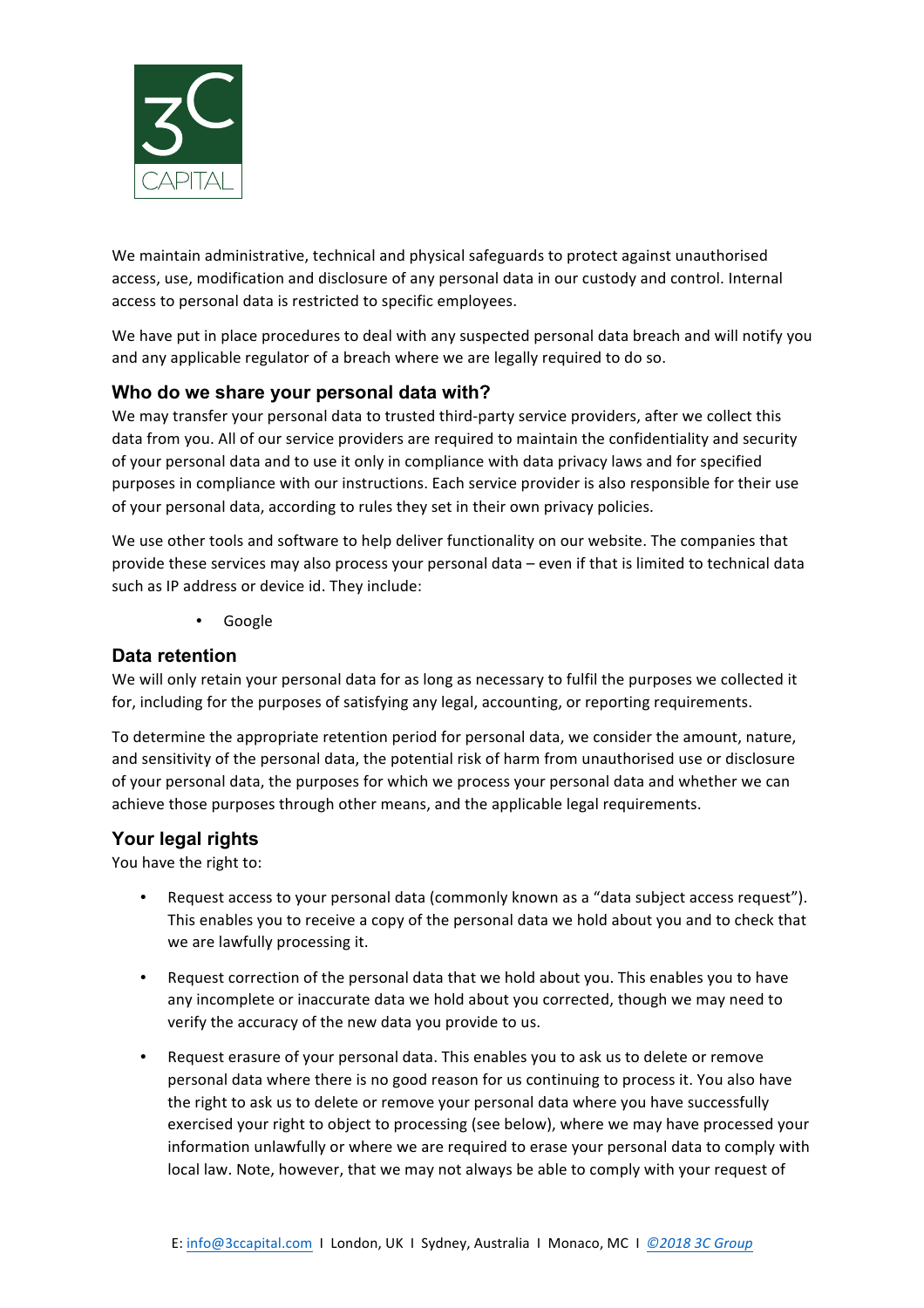

erasure for specific legal reasons which will be notified to you, if applicable, at the time of your request.

- Object to processing of your personal data where we are relying on a legitimate interest (or those of a third party) and there is something about your particular situation which makes you want to object to processing on this ground as you feel it impacts on your fundamental rights and freedoms. You also have the right to object where we are processing your personal data for direct marketing purposes. In some cases, we may demonstrate that we have compelling legitimate grounds to process your information which override your rights and freedoms.
- Request restriction of processing of your personal data. This enables you to ask us to suspend the processing of your personal data in the following scenarios: (a) if you want us to establish the data's accuracy; (b) where our use of the data is unlawful but you do not want us to erase it; (c) where you need us to hold the data even if we no longer require it as you need it to establish, exercise or defend legal claims; or (d) you have objected to our use of your data but we need to verify whether we have overriding legitimate grounds to use it.
- Request the transfer of your personal data to you or to a third party. We will provide to you, or a third party you have chosen, your personal data in a structured, commonly used, machine-readable format. Note that this right only applies to automated information which you initially provided consent for us to use or where we used the information to perform a contract with you.
- Withdraw consent at any time where we are relying on consent to process your personal data. However, this will not affect the lawfulness of any processing carried out before you withdraw your consent. If you withdraw your consent, we may not be able to provide certain products or services to you. We will advise you if this is the case at the time you withdraw vour consent.

If you wish to exercise any of the rights set out above, please contact us.

# **Cookie Policy**

### **What are cookies?**

Cookies are small text files, which are set by us in your web browser. Cookies store data that enhances your experience of the website (for example saving your shopping bag between pages); they also enable us to gather anonymous information on website use, which we can use to improve our service to you; they are also used by some of our third-party service providers, again to track usage and to save data between pages.

#### **How we use cookies**

We use cookies to:

• Anonymously record and analyse website usage